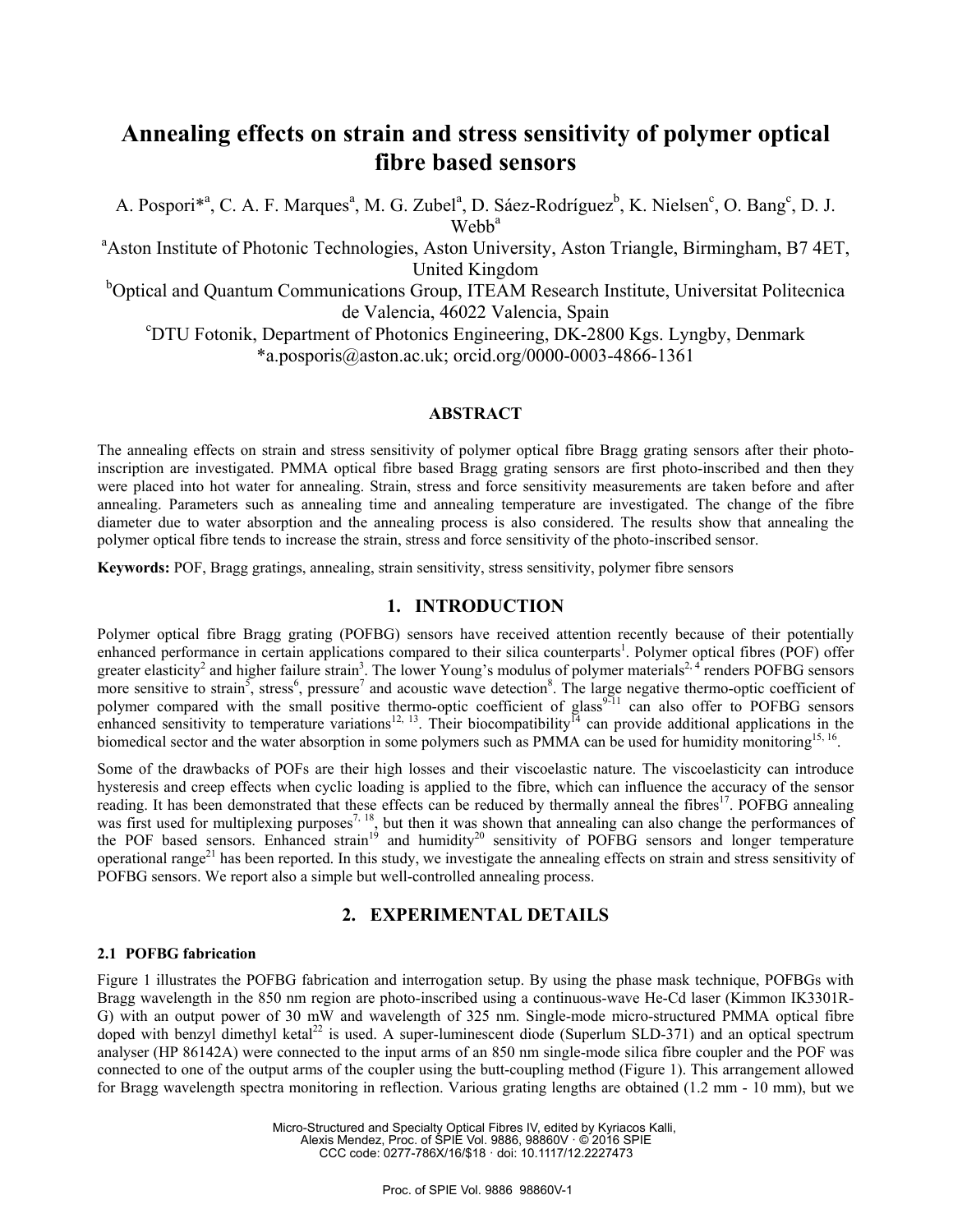believe the grating length does not play any role in our experimental results because we monitor the wavelength shift and not the grating strength. After the photo-inscription, each POF was placed and glued into a FC/PC connector to facilitate monitoring of the Bragg wavelength.



Figure 1: POFBG fabrication and interrogation setup

#### **2.2 Characterisation of strain and stress sensitivity**

The performance of the fabricated sensors is characterised before and after the annealing process. In order to measure their strain sensitivities, each sensor was attached between a movable stage and a fixed support by using magnetic fibre clamps. By moving one stage along the fibre axis, each POF was strained by 0.5%. The Bragg wavelength shift  $(\Delta \lambda)$  due to strain ( $\varepsilon = 0.005$ ) was monitored using the same interrogation method described above and the strain sensitivity for each device is calculated by  $\Delta \lambda/\varepsilon$ . For the stress sensitivities measurements, each fibre was held perpendicular to the ground and a mass of a known value was added at the opposite end of the POF to stress the fibre. Stress (σ) can be calculated by

$$
\sigma = \frac{F}{A} = \frac{mg}{\pi \left(\frac{d}{2}\right)^2},\tag{1}
$$

where  $F$  is the gravity force and  $\hat{A}$  is the area where the force is applied. The gravity force can be found by considering the added mass *m* and the Earth's gravity acceleration value *g* which equals 9.8 m/s<sup>2</sup>. The area *A* can be found if the fibre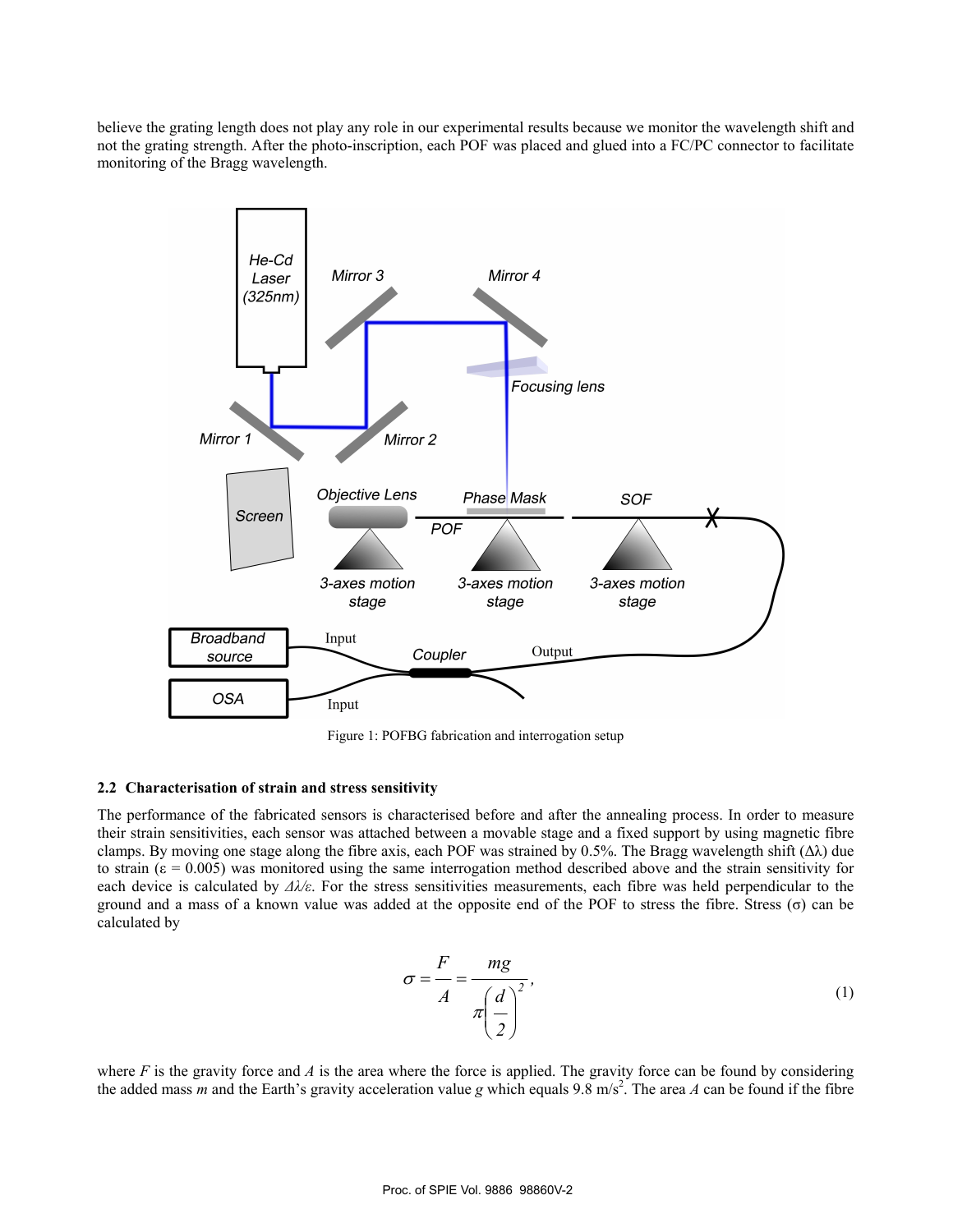diameter *d* at the POFBG location is measured using an optical microscope. The stress sensitivity can be determined by *Δλ/σ.* Force sensitivity which is independent of the fibre diameter can be also calculated by *Δλ/F*.

#### **2.3 Annealing process**

Thermal annealing was only demonstrated previously by placing POFs in an oven or climatic chamber for extended periods of time (typically from several hours to several days)  $17-19$ ,  $23$ ,  $24$ . In our case, POFs are annealed with a low cost and yet well-known procedure and for much shorter time (2 to 30 minutes). Fibres were placed in a cylindrical metallic tank with diameter of 127 mm and height of 22 mm filled with hot water. The water was heated using a hot plate under the metallic tank. The temperature of water was monitored by using a mercury thermometer (FISONS THL-290-050J). Two annealing temperatures  $55 \pm 2$  °C and  $60 \pm 2$  °C were investigated. The reason why hot water is used is because the equilibrium relative humidity value during annealing is a known parameter (100%) and controlling that parameter during annealing is important in order to have the same annealing conditions for all sensors. In addition, annealing in a high humidity environment has been shown to offer enhanced humidity sensitivity compared to lower humidity annealing<sup>20</sup> and this might be beneficial in our case. To ensure more accurate results, the POF's diameter was measured before and after annealing using an optical microscope in order to calculate the applied stress each time.

## **3. RESULTS AND DISCUSSION**

Figure 2 depicts the wavelength shift of sensor 5 during the annealing process. The initial Bragg wavelength before the fibre is placed into hot water was 862.70 nm. After of 30 minutes annealing, just before the fibre is removed from the hot water, the Bragg wavelength was 821.88 nm. When the fibre was removed from hot water, the Bragg wavelength positive shifted by 1.19 nm due to the temperature change (60  $\pm$  2 °C to room temperature). Therefore, the Bragg wavelength shifted from 862.70 nm to 823.07 nm indicating a total wavelength shift of 39.63 nm due to thermal annealing.

Table 1 lists the strain sensitivities of 9 POFBG sensors before and after the annealing process. Table 2 and Table 3 show the annealing effects on stress and force sensitivities respectively for the same sensors. Results show that in all cases the annealing enhanced the strain, stress and force sensitivities of the POFBG sensors. Different annealing times and temperatures were tried. However, higher annealing temperatures or longer annealing times do not clearly show an additional sensitivity enhancement and no conclusions can be drawn in this matter.

The initial sensitivity values are different for each sensor and our explanation is that each fibre has slightly different mechanical properties due to rapid fluctuations in fibre drawing conditions (drawing speed and temperature). The polymer molecule chains align with the fibre axis during the drawing process and when these stretched elastomers cool down, they create an internal stress in the fibre $^{25, 26}$ . This internal stress results in less mobile molecular chains than in the bulk material, which affects the Young's modulus. Therefore, the fluctuations during the drawing condition can alter the elasticity along the fibre axis, potentially causing the significant variation in the initially measured sensitivities. These fluctuations can also be linked to fibre diameter variations (10% over lengths of a few centimeters in our case). Despite however the differences in the mechanical properties of each fibre, the sensitivities of the POFBG sensors were improved in all cases after the thermal annealing process. The reason for the improvement is likely because we exposed the material to temperatures above the  $\beta$  relaxation of PMMA<sup>27</sup>, where the conformation of the polymer backbone chain can be reorganised and the stressed molecular chains can relax<sup>28, 29</sup>. The molecular relaxation can increase the elasticity of the material and enhance the sensitivity of the POFBG sensors.

In order also to investigate the influence of the initial fibre water content on the annealing results, the following method was used. Before the annealing process, sensors 2, 8 and 9 were placed in a tank filled with water at room temperature for 44, 20 and 43 hours respectively and their sensitivities were compared with the other sensors. The high water content in the POFs before annealing did not provide any clear effects on the overall strain and stress sensitivity enhancement after annealing. Sensors 2, 8 and 9 were tested again one day after the initial assessment when they had achieved equilibrium with ambient conditions and no significant change in their measured sensitivities was observed.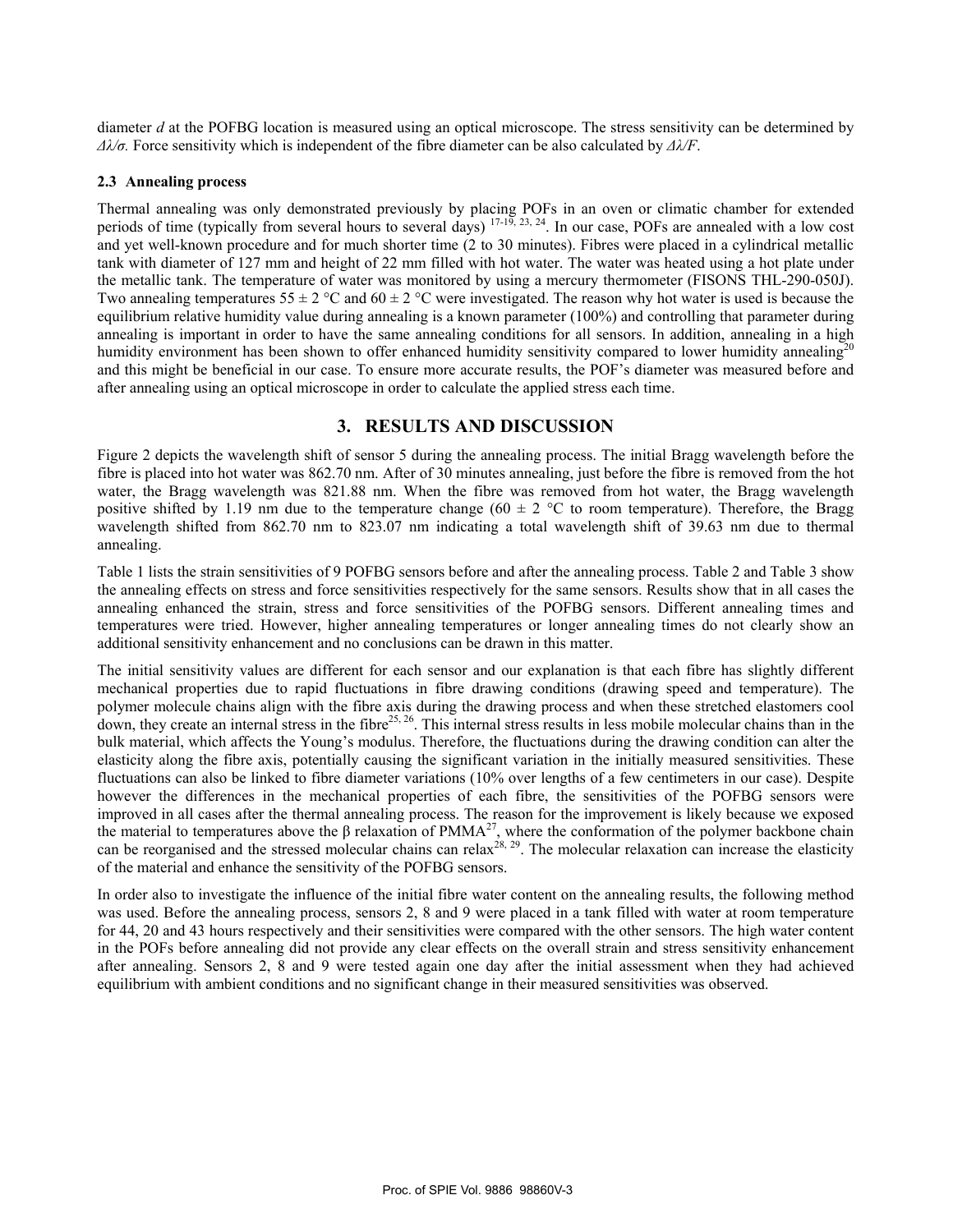

Figure 2: Wavelength shift of sensor 5 during the annealing process

| Sensor         | <b>Annealing time</b><br>(minutes) | <b>Annealing</b><br>temperature<br>$± 2$ ( $°C$ ) | <b>Strain sensitivity</b><br>before annealing<br>$(pm/\mu\epsilon)$ | <b>Strain sensitivity</b><br>after annealing<br>$(pm/\mu\epsilon)$ | <b>Sensitivity</b><br>improvement<br>after annealing |
|----------------|------------------------------------|---------------------------------------------------|---------------------------------------------------------------------|--------------------------------------------------------------------|------------------------------------------------------|
|                | $\overline{2}$                     | 60                                                | 0.664                                                               | 0.726                                                              | $+9.3%$                                              |
| $\overline{2}$ | 4                                  | 60                                                | 0.716                                                               | 0.880                                                              | $+23%$                                               |
| 3              | $\overline{4}$                     | 60                                                | 0.536                                                               | 0.688                                                              | $+28%$                                               |
| $\overline{4}$ | 30                                 | 60                                                | 0.728                                                               | 0.850                                                              | $+17%$                                               |
| 5              | 30                                 | 60                                                | 0.772                                                               | 0.944                                                              | $+22%$                                               |
| 6              | 30                                 | 55                                                | 0.714                                                               | 0.880                                                              | $+23%$                                               |
| 7              | 30                                 | 55                                                | 0.726                                                               | 0.876                                                              | $+21%$                                               |
| 8              | 30                                 | 55                                                | 0.730                                                               | 0.906                                                              | $+24%$                                               |
| 9              | 30                                 | 55                                                | 0.692                                                               | 0.884                                                              | $+23%$                                               |

Table 1: Strain sensitivities of POFBG sensors before and after thermal annealing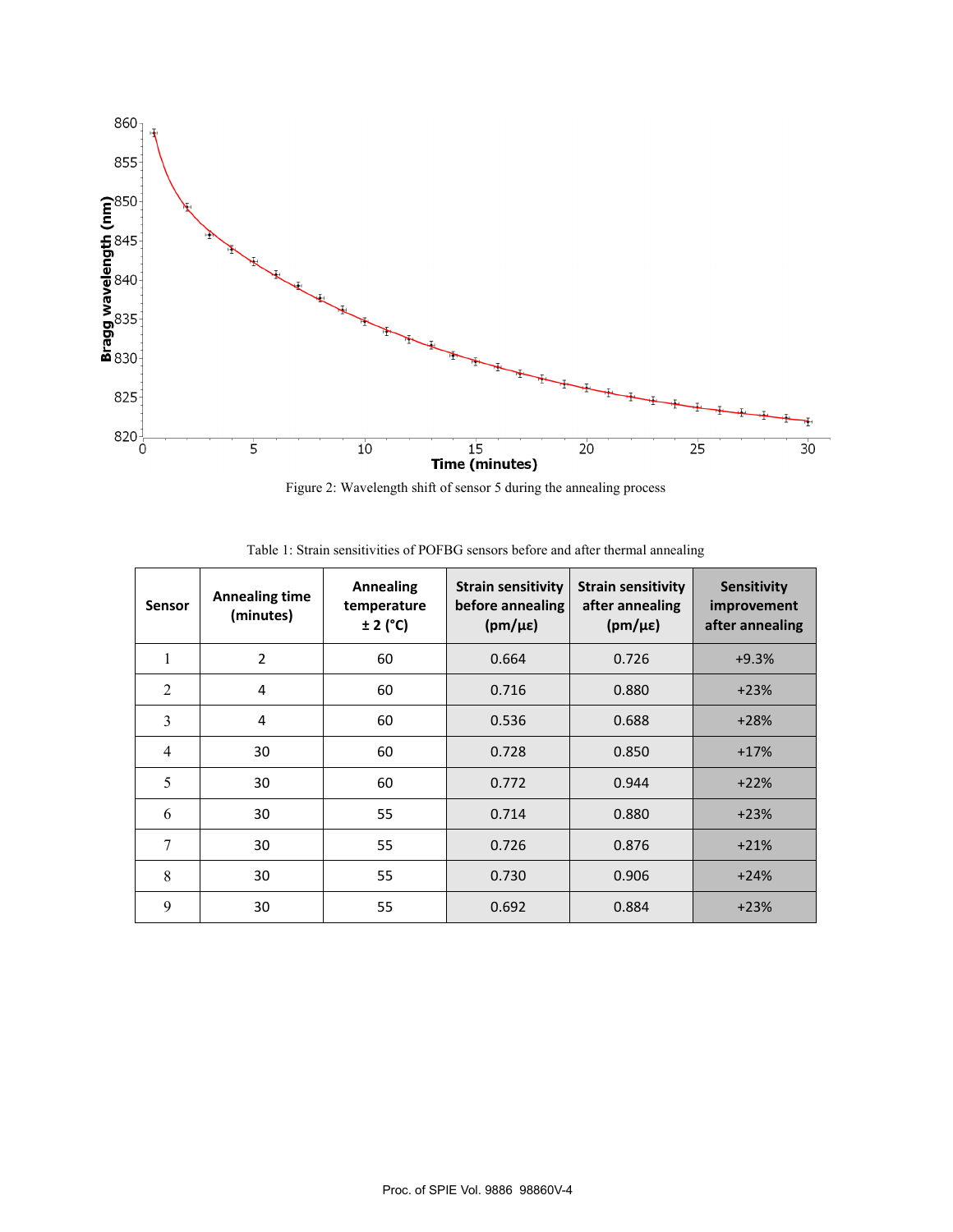| <b>Sensor</b>  | <b>Annealing time</b><br>(minutes) | <b>Annealing</b><br>temperature<br>$± 2$ ( $°C$ ) | <b>Stress sensitivity</b><br>before annealing<br>(pm/kPa) | <b>Stress sensitivity</b><br>after annealing<br>(pm/kPa) | <b>Sensitivity</b><br>improvement<br>after annealing |
|----------------|------------------------------------|---------------------------------------------------|-----------------------------------------------------------|----------------------------------------------------------|------------------------------------------------------|
| $\mathbf{1}$   | $\overline{2}$                     | 60                                                | 0.137                                                     | 0.217                                                    | $+58%$                                               |
| 2              | 4                                  | 60                                                | 0.180                                                     | 0.260                                                    | $+44\%$                                              |
| 3              | $\overline{4}$                     | 60                                                | 0.147                                                     | 0.201                                                    | $+33%$                                               |
| $\overline{4}$ | 30                                 | 60                                                | 0.196                                                     | 0.258                                                    | $+32%$                                               |
| 5              | 30                                 | 60                                                | 0.173                                                     | 0.202                                                    | $+17%$                                               |
| 6              | 30                                 | 55                                                | 0.184                                                     | 0.220                                                    | $+20%$                                               |
| 7              | 30                                 | 55                                                | 0.178                                                     | 0.205                                                    | $+15%$                                               |
| 8              | 30                                 | 55                                                | 0.182                                                     | 0.221                                                    | $+21\%$                                              |
| 9              | 30                                 | 55                                                | 0.194                                                     | 0.231                                                    | $+19%$                                               |

Table 2: Stress sensitivities of POFBG sensors before and after thermal annealing

Table 3: Force sensitivities of POFBG sensors before and after thermal annealing

| <b>Sensor</b>  | <b>Annealing time</b><br>(minutes) | <b>Annealing</b><br>temperature<br>$\pm$ 2 (°C) | <b>Force sensitivity</b><br>before annealing<br>$(pm/\mu N)$ | <b>Force sensitivity</b><br>after annealing<br>$(pm/\mu N)$ | <b>Sensitivity</b><br>improvement<br>after annealing |
|----------------|------------------------------------|-------------------------------------------------|--------------------------------------------------------------|-------------------------------------------------------------|------------------------------------------------------|
| 1              | 2                                  | 60                                              | 0.0109                                                       | 0.0137                                                      | $+26%$                                               |
| $\overline{2}$ | $\overline{4}$                     | 60                                              | 0.0109                                                       | 0.0143                                                      | $+31%$                                               |
| $\overline{3}$ | $\overline{4}$                     | 60                                              | 0.0109                                                       | 0.0137                                                      | $+26%$                                               |
| $\overline{4}$ | 30                                 | 60                                              | 0.0137                                                       | 0.0179                                                      | $+31%$                                               |
| 5              | 30                                 | 60                                              | 0.0134                                                       | 0.0146                                                      | $+9%$                                                |
| 6              | 30                                 | 55                                              | 0.0136                                                       | 0.0165                                                      | $+21%$                                               |
| 7              | 30                                 | 55                                              | 0.0116                                                       | 0.0133                                                      | $+15%$                                               |
| 8              | 30                                 | 55                                              | 0.0119                                                       | 0.0142                                                      | $+19%$                                               |
| 9              | 30                                 | 55                                              | 0.0122                                                       | 0.0145                                                      | $+19%$                                               |

## **4. CONCLUSION**

Thermal annealing of POF was originally used by scientists for multiplexing purposes. Later, an annealing-induced sensitivity improvement in the POFBG sensors was noticed when they were used in strain, temperature and humidity monitoring applications. In the current work, POF annealing was shown to increase not only the strain, but also the stress and force sensitivities of the POFBG sensors. A low-cost, well-controlled annealing method is also presented where just hot water is enough for the annealing.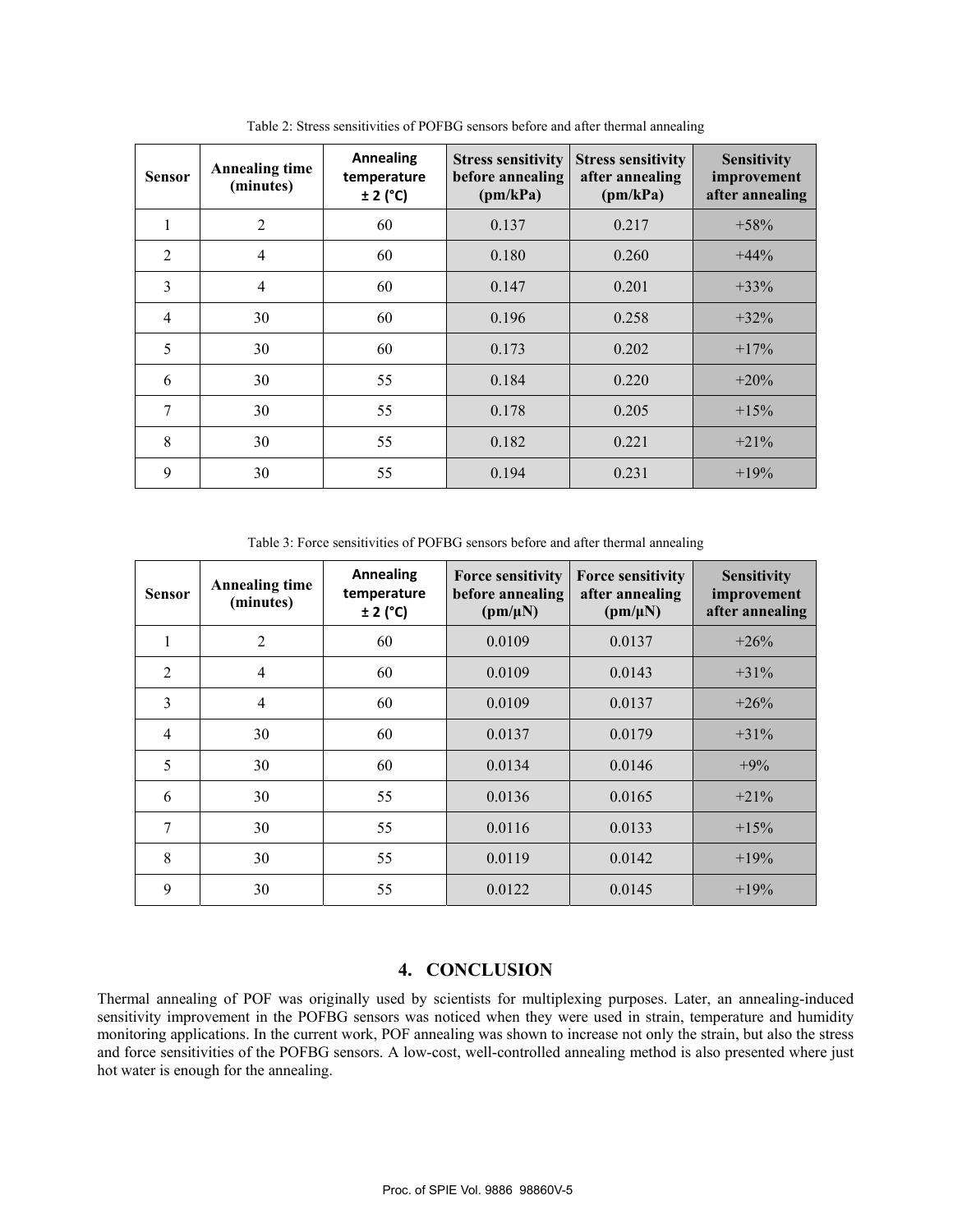#### **ACKNOWLEDGMENT**

The research leading to these results has received funding from the People Programme (Marie Curie Actions) of the European Union's Seventh Framework Programme FP7/2007-2013/ under REA grant agreement No. 608382. This work was supported by Marie Curie Intra European Fellowships included in the 7th Framework Program of the European Union (projects PIEF-GA-2013-628604 and PIEF-GA-2011-302919).

#### **REFERENCES**

- [1] D. J. Webb, "Fibre Bragg grating sensors in polymer optical fibres", Measurement Science and Technology*,* 26(9), 092004 (2015).
- [2] J. G. A. Griffiths, "Tables of physical and chemical constants. By G. W. C. Kaye and T. H. Laby", The Analyst*,* 73(873), 704 (1948).
- [3] M. C. J. Large, J. Moran, and L. Ye, "The role of viscoelastic properties in strain testing using microstructured polymer optical fibres (mPOF)", Measurement Science & Technology*,* 20, (2009).
- [4] M. K. Szczurowski, L. Khan, D. J. Webb *et al.*, "Measurements of stress-optic coefficient and Young's modulus in PMMA fibers drawn under different conditions", Proc. SPIE 7714 (2010).
- [5] S. Kiesel, P. Van Vickle, K. Peters *et al.*, "Intrinsic polymer optical fiber sensors for high-strain applications", Proc. SPIE 6167, 616713-616713-11 (2006).
- [6] T. X. Wang, Y. H. Luo, G. D. Peng *et al.*, "High-sensitivity stress sensor based on Bragg grating in BDK-doped photosensitive polymer optical fiber", 8351 (2012).
- [7] C. Marques, A. Pospori, D. Sáez-Rodríguez *et al.*, "Fiber optic liquid level monitoring system using microstructured polymer fiber Bragg grating array sensors: performance analysis", International Society for Optics and Photonics 9634, 96345V-4 (2015).
- [8] A. Stefani, S. Andresen, W. Yuan *et al.*, "Dynamic Characterization of Polymer Optical Fibers", Ieee Sensors Journal*,* 12, 3047-3053 (2012).
- [9] R. M. Waxler, and G. Cleek, "Effect OF temperature and pressure on refractive-index of some oxide glasses", Journal of Research of the National Bureau of Standards, Section A: Physics and Chemistry(6), 755-763 (1973).
- [10] L. Eldada, and L. W. Shacklette, "Advances in polymer integrated optics", Selected Topics in Quantum Electronics, IEEE Journal of*,* 6(1), 54-68 (2000).
- [11] Z. Zhang, P. Zhao, P. Lin *et al.*, "Thermo-optic coefficients of polymers for optical waveguide applications", Polymer*,* 47, 4893-4896 (2006).
- [12] H. B. Liu, H. Y. Liu, G. D. Peng *et al.*, "Strain and temperature sensor using a combination of polymer and silica fibre Bragg gratings", Optics Communications*,* 219, 139-142 (2003).
- [13] X. S. Cheng, W. W. Qiu, W. X. Wu *et al.*, "High-sensitivity temperature sensor based on Bragg grating in BDK-doped photosensitive polymer optical fiber", Chinese Optics Letters*,* 9, (2011).
- [14] F. Bischoff, "Organic polymer biocompatibility and toxicology", Clinical chemistry*,* 18(9), 869-894 (1972).
- [15] T. Watanabe, N. Ooba, Y. Hida *et al.*, "Influence of humidity on refractive index of polymers for optical waveguide and its temperature dependence", Applied Physics Letters*,* 72, 1533-1535 (1998).
- [16] W. Zhang, D. J. Webb, and G. D. Peng, "Investigation Into Time Response of Polymer Fiber Bragg Grating Based Humidity Sensors", Journal of Lightwave Technology*,* 30, 1090-1096 (2012).
- [17] A. Abang, and D. J. Webb, "Effects of annealing, pre-tension and mounting on the hysteresis of polymer strain sensors", Measurement Science and Technology*,* 25(1), (2014).
- [18] I. P. Johnson, D. J. Webb, and K. Kalli, "Utilisation of thermal annealing to record multiplexed FBG sensors in multimode microstructured polymer optical fibre", Proc. SPIE 7753, 7327-7753 (2011).
- [19] W. Yuan, A. Stefani, M. Bache *et al.*, "Improved thermal and strain performance of annealed polymer optical fiber Bragg gratings", Optics Communications*,* 284, 176-182 (2011).
- [20] G. Woyessa, K. Nielsen, A. Stefani *et al.*, "Temperature insensitive hysteresis free highly sensitive polymer optical fiber Bragg grating humidity sensor", Optics Express*,* 24(2), 1206-1213 (2016).
- [21] K. Carroll, A. Argyros, K. Kalli *et al.*, "Extending the working temperature range of Bragg gratings in microstructured polymer optical fibre by annealing", International Cooperative of Plastic Optical Fibers (2007).
- [22] D. Saez-Rodriguez, K. Nielsen, H. K. Rasmussen *et al.*, "Highly photosensitive polymethyl methacrylate microstructured polymer optical fiber with doped core", Optics Letters*,* 38, 3769-3772 (2013).